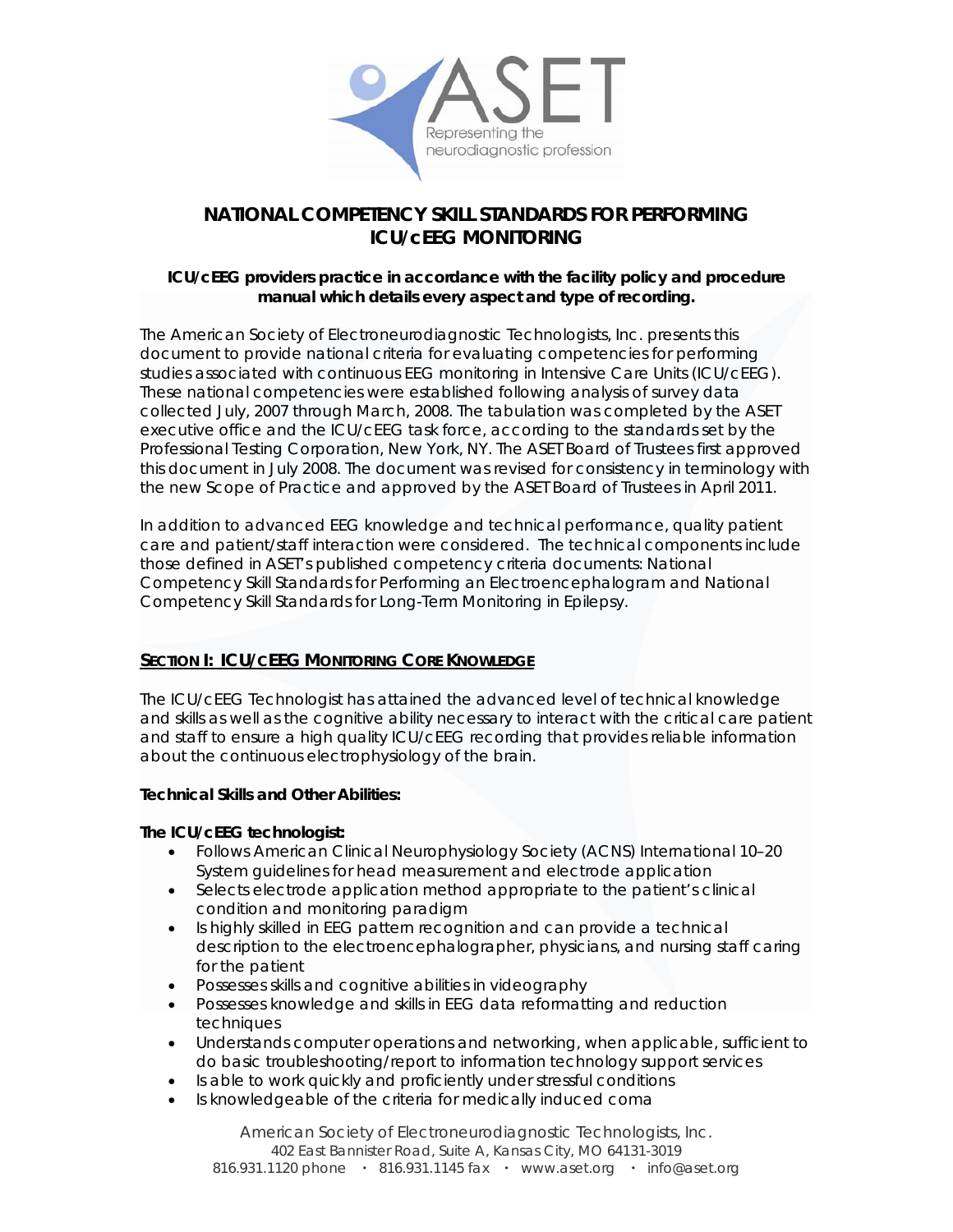Page 2

- Is certified in CPR and follows facility policy and procedures for respiratory or cardiopulmonary crisis
- Follows facility policy and procedures for infection control including sterile techniques relevant to the patient and equipment
- Follows facility policy and procedures for safety procedures, patient isolation, and sedation

# **The ICU/cEEG technologist comprehends:**

- Principles of critical care monitoring and relevant clinical application as reflected in current literature
- Medical terminology and accepted abbreviations in ICU/cEEG
- Electronic concepts relative to ICU/cEEG equipment and patient safety
- Functional neuroanatomy and neurophysiology relevant to critical care monitoring
- Anatomical correlation of EEG waveforms
- Electrophysiologic correlates of clinical conditions found in critical care patients such as: convulsive and nonconvulsive seizures, altered levels of consciousness, coma, sedation titration, vasospasm, intracerebral hemorrhage and encephalopathy
- The utility of current medications used in critical care; their clinical and electrophysiologic effects
- The clinical value and application of additional neurodiagnostic procedures performed on critical care patients, i.e., evoked potential studies, (EPs), transcranial motor evoked potentials (TCMEPs), transcranial Doppler studies (TCDs), and ambulatory EEG (AEEG)

### **The ICU/cEEG technologist recognizes indications for ICU/cEEG:**

- Monitoring the patient's current electrophysiologic status and evolution
- Diagnosis of seizures and status epilepticus, cerebral ischemia, hemorrhage, or encephalopathy
- Levels of coma (burst suppression)
- Quantification of seizures
- Localization of EEG abnormalities

### **The ICU/cEEG technologist is knowledgeable about ICU/cEEG recording and networking options:**

- Additional scalp electrodes
- Options for recording, i.e., live EEG data and trending screens
- Use of remote monitoring networking capabilities within the facility, if relevant
- Use of remote monitoring networking capabilities outside the facility, if relevant

### **The ICU/cEEG technologist understands details of ICU/cEEG instrumentation:**

- Types of recording and storage media
- Concepts of digital recording including appropriate sampling rates, aliasing, Nyquist frequency, sampling skew, amplitude resolution and horizontal resolution (analysis time), digital video specifications
- Effects of recording parameters (filters, gain/sensitivity) on EEG waveforms
- Electrical safety issues of equipment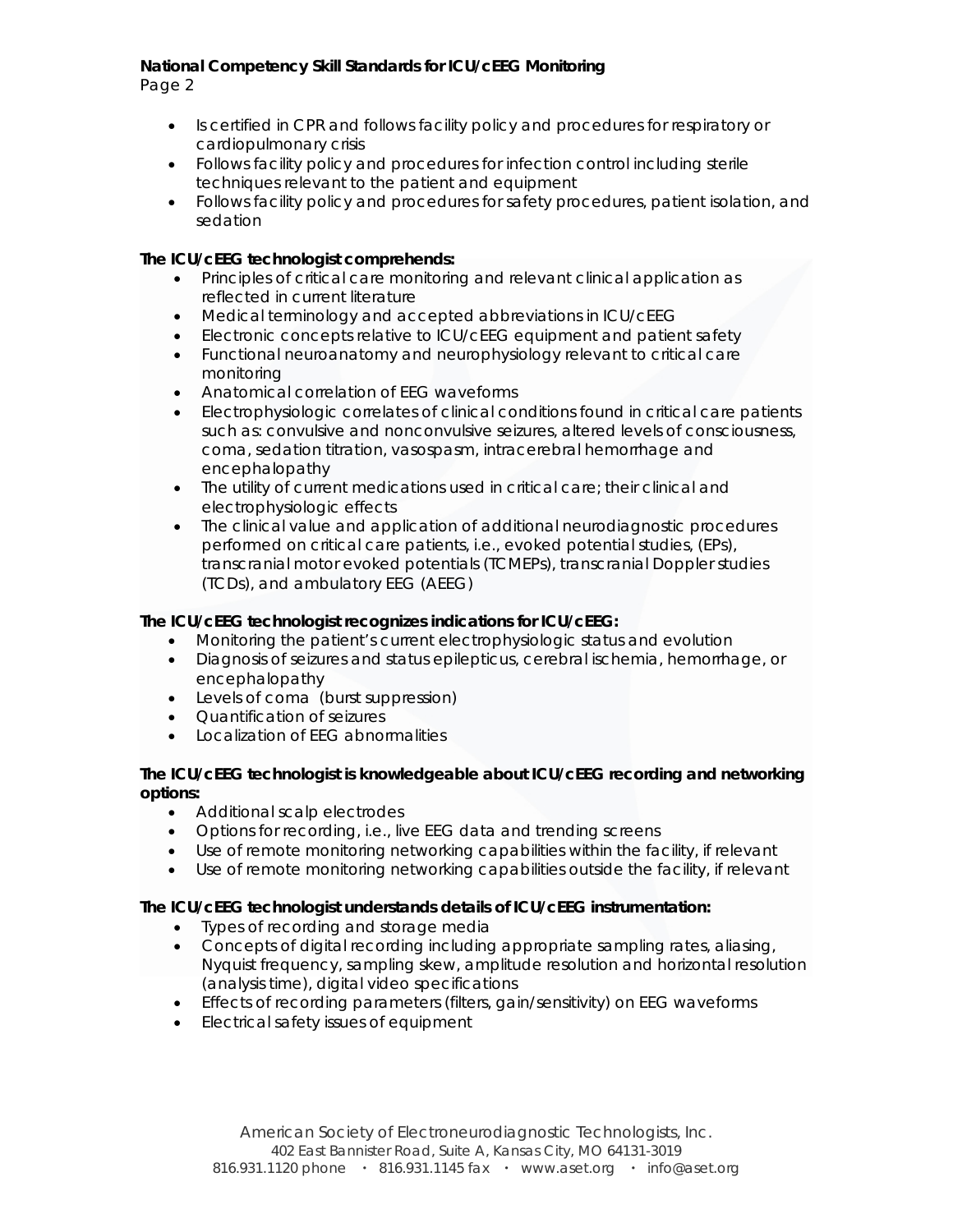**The ICU/cEEG technologist is skilled in overseeing the operation of ICU/cEEG monitoring daily tasks including:** 

### **Procedure assessment confirmation**

- Correct patient identification, room, and equipment used
- Skin integrity at electrode site
- Electrode attachment security
- Appropriate electrode impedance measurements
- Appropriate recording parameters and bedside waveform display, including trending

### **Documentation**

- Electrode placement, including additional electrodes placed
- Diagram update of skull defects, surgical sites, edema , intracranial pressure, monitor location, etc
- Any skin breakdown, according to facility policy and procedure
- System malfunction and corrective measures taken
- Medication/dosage changes
- Most recent neuroassessment and clinical changes
- Convulsive or nonconvulsive seizure/event, time, and date
- Monitoring (shift) report summarizing number of events, types of events, precautions necessary, additional procedures ordered and any other relevant information which is available for review by staff caring for the patient
- cEEG analysis and technical description

# **Data Review/analysis**

- Reviews patient's daily chart notes
- Periodic trending analysis and/or data review per facility policy and procedures
- Selects cEEG data for physician review, interpretation and clinical correlation
- Identifies and accurately describes the chronology of clinical correlates during an event
- Selects 2 to 3 minutes of baseline recording before and after an event
- Transfers data between local and network drives from acquisition to review station for data review and permanent storage

### **Communication**

- Periodic update to attending physicians and nursing staff per facility policy and procedures
- Periodic data analysis update to the electroencephalographer regarding cEEG and patient clinical condition per facility policy and procedures
- Obtains updates from patient, family and/or nursing staff regarding changes in patient's level of consciousness and clinical behavior per facility policy and procedures
- Alerts ICU team to the occurrence of nonconvulsive and/or convulsive seizure activity recorded during the monitoring period reviewed per facility policy and procedures
- Reports critical test results\* to the interpreting physician, nursing staff, and/or supervisor and documents this communication according to facility policy and procedures.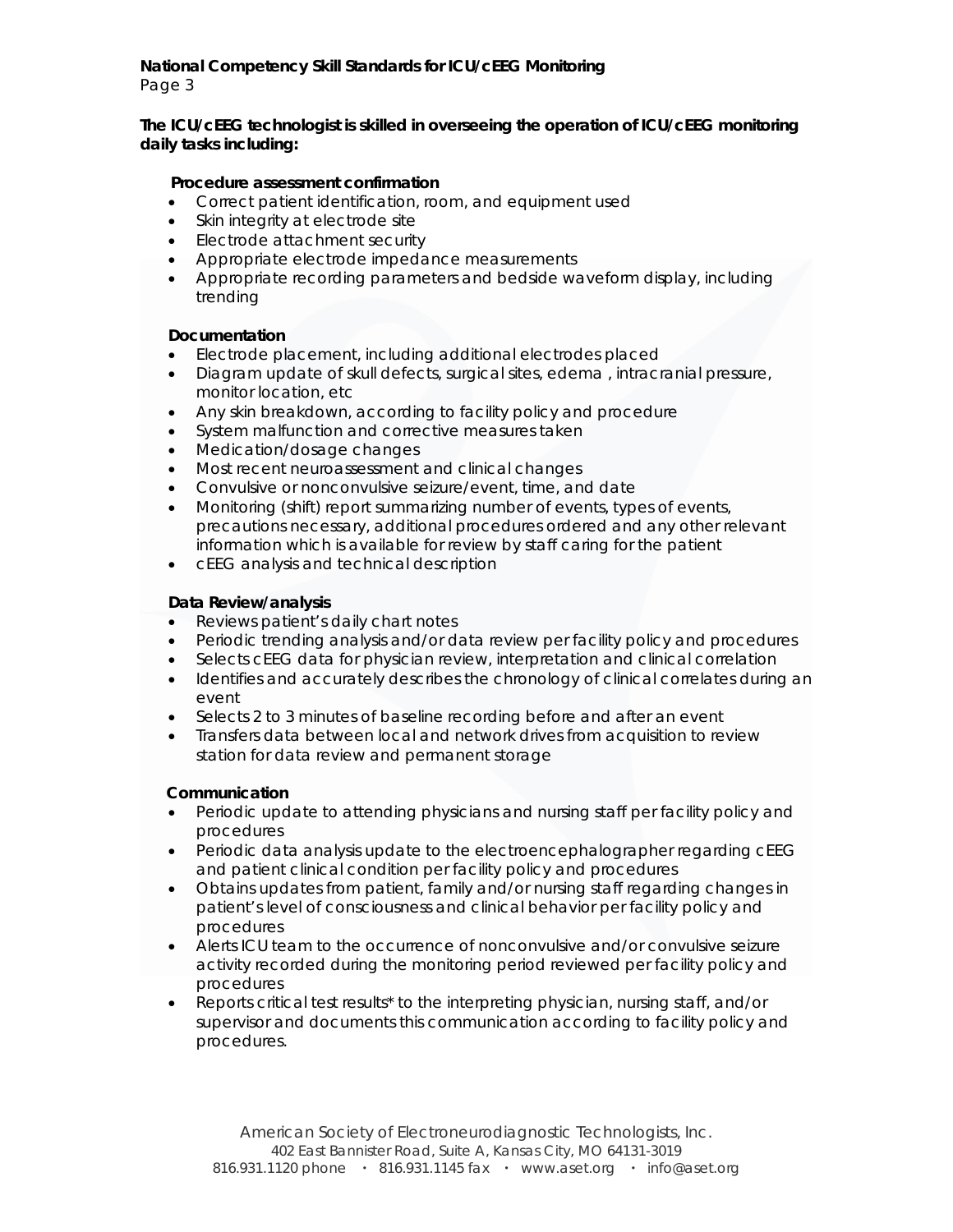Page 4

# **RECOMMENDATIONS:**

- Successful completion of national board examinations (ABRET) in electroencephalography (R. EEG T.) and certification in long term monitoring (CLTM)
- Knowledge of procedures unique to critical care monitoring
- Specific training on equipment for critical care EEG recording

### **The ICU/cEEG technologist maintains and improves knowledge and skills by:**

- Reviewing cEEG monitoring recordings with the electroencephalographer
- Reading journal articles
- Attending didactic continuing education courses in clinical neurophysiology and electroencephalography
- Studying textbooks related to the specialty of ICU/cEEG monitoring
- Participating in ICU "rounds," in-services and department conferences on ICU/cEEG monitoring
- Completing online courses
- Participating in quality assurance/improvement activities and reviews
- Achieving LTM certification and meeting recertification requirements

# **SECTION II- ICU/CEEG MONITORING PROCEDURE**

# **The ICU/cEEG technologist ensures the integrity of cEEG equipment and supplies:**

- Electrodes and other supplies and equipment that have direct patient contact are cleaned and disinfected according to facility policy and procedures
- Calibration of EEG and all ancillary recording instruments according to ACNS guidelines, per facility policy and procedures
- Equipment safety evaluation according to facility policy and procedures
- Audio/video equipment are functioning properly
- Maintains individual logs on equipment malfunctions, per facility policy and procedure
- Confirms adequate storage space on recording instruments, servers, or other data storage devices to record a minimum of 24 hours of continuous data
- Confirms computer connectivity

### **The ICU/cEEG technologist acquires information and evaluates the patient prior to the procedure by:**

- Reviewing patient's medical records
- Interviewing patient and family as appropriate
- Communicating with physicians and nursing staff caring for the patient
- Collaborating with the electroencephalographer
- Viewing previously recorded neurodiagnostic data
- Determining and accommodating the patient's age-specific needs
- Determining and accommodating the patient's needs specific to level of alertness and physical limitations
- Providing appropriate patient/family/staff education regarding the procedure and expectations of the monitoring process

### **The ICU/cEEG technologist prepares an initial patient data sheet that includes:**

- Patient demographic information (name, age, ID number, referring MD, etc.)
- Procedure information: number, recording time, date, technologist's initials
- Significant relevant medical history and clinical findings specific to procedure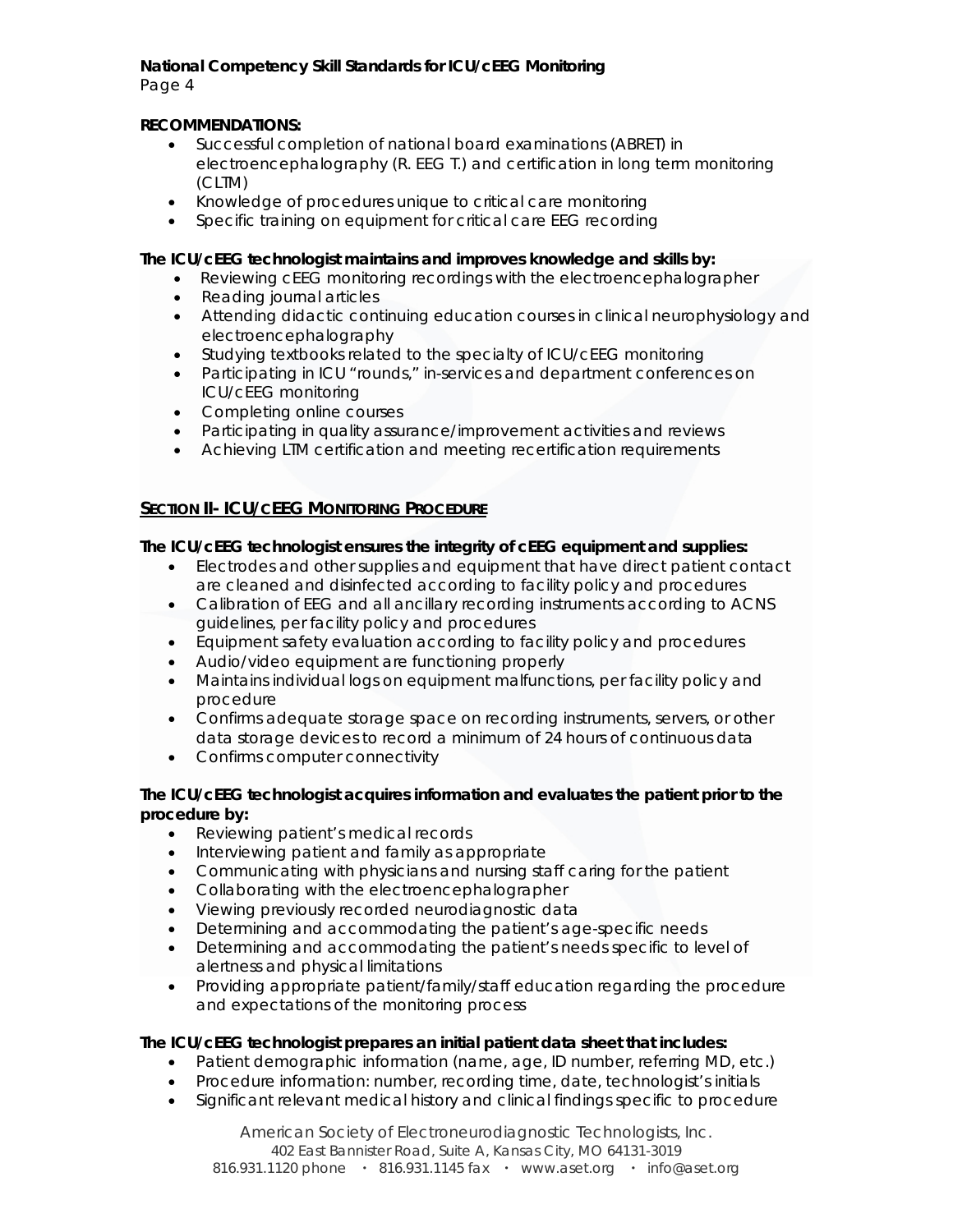Page 5

- Patient's neuroassessment baseline state and level of consciousness
- All patient medications
- Baseline ICU monitoring values: ICP, blood pressure, heart rate, ventilation
- Results of studies relevant to cEEG (MRI, CT, SPECT, angiogram, other neurodiagnostic studies)

### **The ICU/cEEG technologist ensures a method of electrode application that includes:**

- Applying full or modified 10–20 System electrode placement according to facility policy and procedures
- Following facility policy and procedures regarding infection control during patient preparation that includes maintaining sterility of head wounds, incisions and intracranial monitor areas
- Selecting appropriate method of electrode application
- Using disposable products when possible
- Assessing the risk for skin breakdown at the electrode application site and using appropriate electrode application technique for patients at risk (edema, cardiac patients, hypoperfusion) according to facility policy and procedures
- Placement of appropriate recording reference and ground electrodes in digital recording systems
- Securing headbox/transmitter system to protect against disconnection during patient movement

### **The ICU/cEEG technologist obtains a baseline cEEG recording from all electrodes used during the cEEG procedure**

- Verifies electrode recording integrity
- Assesses adequacy of scalp site used for recording reference location
- Determine set-up and recording protocol including montage derivations appropriate for the patient
- Uses recording and stimulus parameters appropriate for cEEG
- Is able to reformat data, adding electrode derivations and montages or other techniques that enhance or clarify the EEG abnormality
- Uses sequential montages according to facility policy and procedures or ACNS guidelines
- Displays most appropriate montage on bedside monitor for staff reference, i.e., anterior/posterior chain
- Prints EEG waveforms and reviews baseline with ICU staff as appropriate per facility policy and procedure

### **The ICU/cEEG technologist communicates with ICU staff regarding:**

- Type of electrodes used and related precautions (i.e., subdermal needle electrodes)
- How to move patient without jeopardizing electrode security
- Disconnecting electrodes appropriately, i.e., to transport patient for imaging studies
- Documenting events and comments into the computer
- The need for sedatives, muscle relaxants and/or anesthetics
- Type of networking connections used and how to correct loss of connectivity
- Who to contact regarding equipment issues
- Who to contact regarding clinical issues